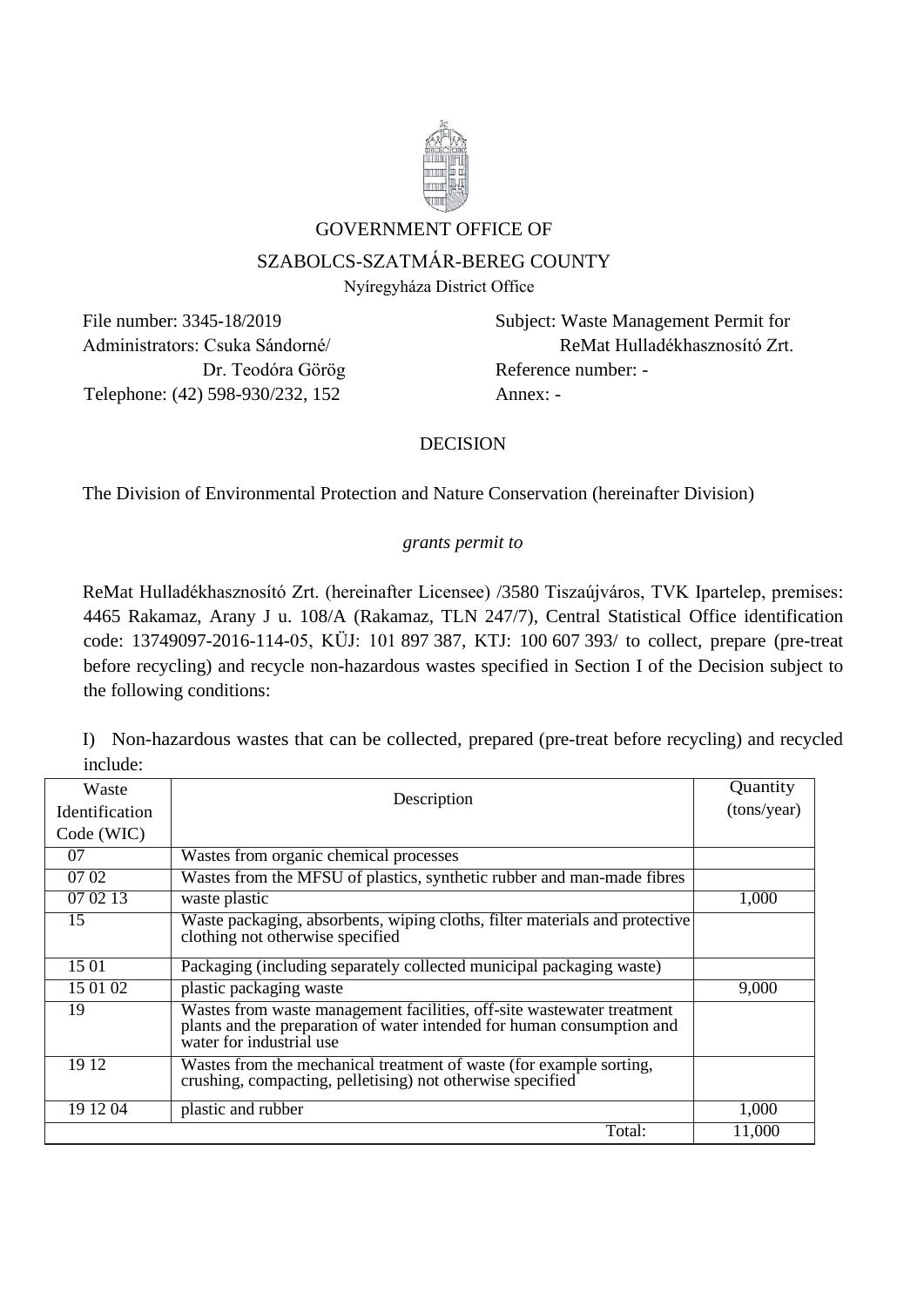Code and method of the preparation before recycling: E02 - 04 compaction, baling, balling (e.g. agglomeration, regranulation); E02 - 06 sorting according to material quality (grading);

# *DEPARTMENT OF WASTE MANAGEMENT, NOISE AND VIBRATION PROTECTION OF DIVISION OF ENVIRONMENTAL PROTECTION AND NATURE CONSERVATION 4400 Nyíregyháza, Kölcsey utca 12-14. P.O.B.: 246, Telephone: (42) 598-930, Fax: (42) 598-941 E-mail: [ugyfelszolgalat.zoldhatosag@szabolcs.gov.hu,](mailto:ugyfelszolgalat.zoldhatosag@szabolcs.gov.hu) Website: htpp://ftv/ktvf.zoldhatosag.hu*

Code and method of the recycling:

R3 – Reclamation/recycling of organic substances which are not used as solvents (including composting and other biological transformation processes as well as gasification and pyrolysis, provided that in case of the latter ingredients are used as chemicals)

# II Delimitation of the activity:

For collection, pre-treatment and utilisation of non-hazardous wastes specified in Section I:

Licensee's premises at Rakamaz, Arany J u. 108/A (Rakamaz, TLN 247/7)

III The technology used to collect, prepare (pre-treat before recycling) and recycle non-hazardous wastes is as follows:

Collection and pre-treatment of wastes:

Pre-sorted and baled wastes are supplied to the premises by companies having valid waste transportation licences. ReMat Zrt does not perform waste transportation activity. In most cases wastes are supplied to the premises after they have been weighed by the suppler; if any waste arrives without weighing, its weight is determined by the scale available on the premises of Rakamazi Növénytermesztő Kft under a contract.

Incoming wastes are separated by type and stored on the site in a covered warehouse that is closed on three sides and has a paved floor plus in an open area in front of the finished product warehouse. In the open storage area wastes are stored on pallets. Wastes are transported by fork-lift trucks from the the storage area to the place of processing. The shift leader grades plastic wastes having been prepared for processing and orders to convey them to production equipment, and any foreign matter is removed at the conveyor that feeds the waste into a wet grinder. During the wet grinding process coloured plastic films are sorted out at the conveyor then pressed in bales and transported to the Company's premises in Tiszaújváros.

Any incoming bales that cannot be processed by means of the technology used in Rakamaz will be transported to the premises in Tiszaújváros.

Steps of the waste recycling process are as follows:

aqueous grinding, washing, drying;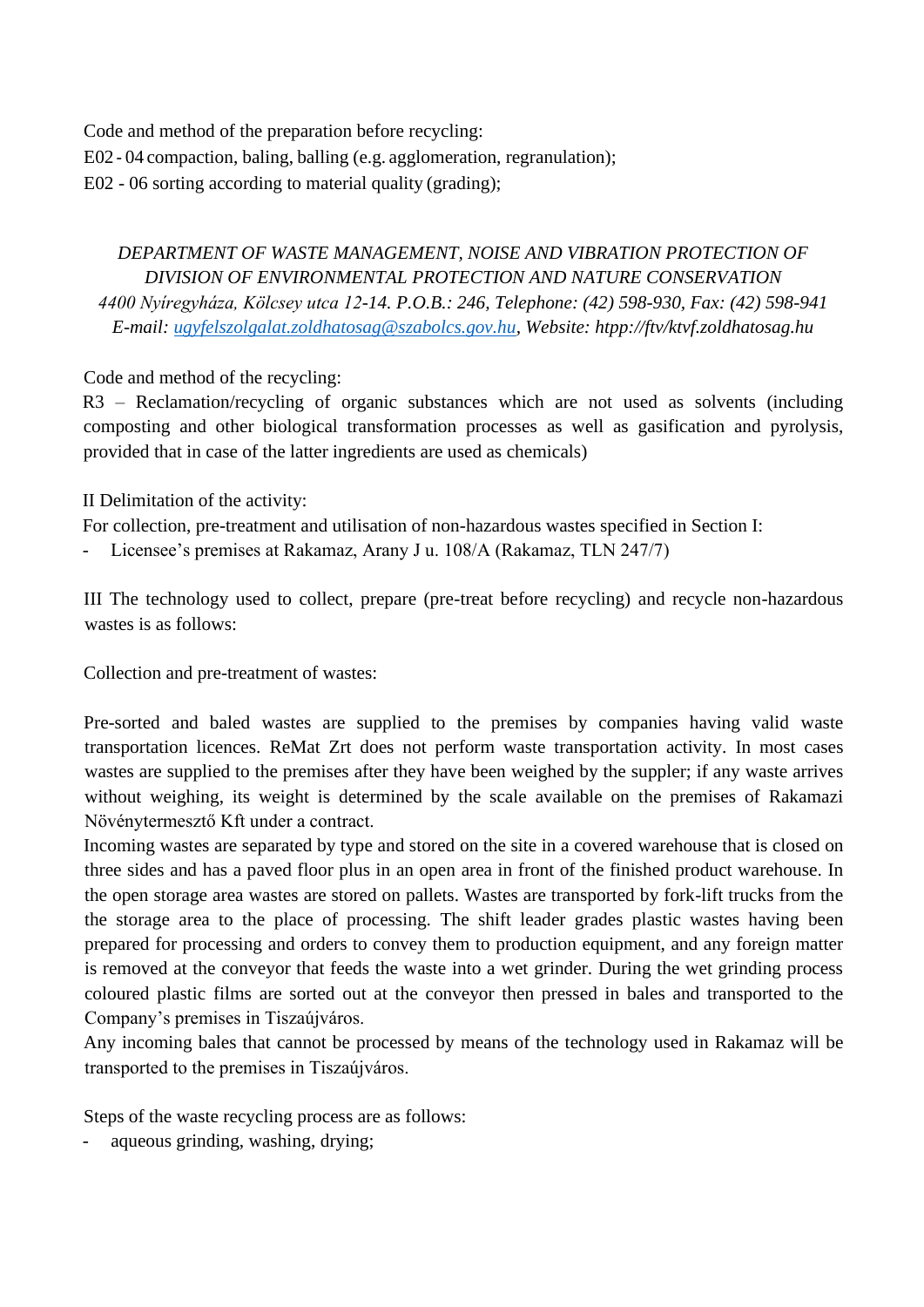The homogenous baled material, without preliminary sorting, is placed on the conveyor of the wet grinder. When the operator detects any plastic waste not belonging to the type of material being processed he removes it and, after having been compacted, it is shipped away.

The conveyor feeds the homogenous film waste into the wet grinder where it is shredded and prewashed. Waste film chips are conveyed from here through a friction washer to a washing tank where plastic chips and sludge impurities are separated on the basis of the difference in their specific gravities. Wet chips are transferred into a press then to the drying system (the energy requirement of the heating cylinder is 20 kW). Dry waste film chips are conveyed from the drying equipment into temporary storage cages or to the regranulating machine.

- Regranulation

Waste plastic chips are conveyed through a pipeline from the drying system to the conveyor of the regranulating equipment then to the pre-agglomerating unit where chips are cut, mixed and heated (to 102°C - 106°C). Crushed and pre-heated chips are conveyed from here into the cylinder of the extruder where they are melted at a temperature of 230°C to 240°C and the plastic is degassed. The screw presses the melt through the metal sieve of the melt filter and the granulating head, and the melt strips leaving the head are cut by a rotating knife into granules. After drying recycled plastic granules are filled into bags through a filling and weighing system.

Dry grinding

It is suitable for processing plastic wastes other than waste film (PP, PE, PS production waste, pallets, boxes, trays, crates and bottles). In the grinder a push plate pushes the material to be ground to a rotary knife which cuts the material into pieces. Granules fall from the rotor space into a tank through a screening grate then are filled into bags or big-bags.

- Packaging

Regranulates are filled into containers with flexible walls, big-bags (or bags) then these are transferred to the warehouse where their net weights are checked by weighing and adjusted if necessary.

Chips are filled into big-bags beside the grinder. Unit loads are composed from the bags in a way that bags are put onto pallets and covered with shrink hoods and a "Product Accompanying Sheet" is affixed to the side of shrink-wrapped each load.

Packaged goods and unit loads will remain (with a minimum rest period of 24 hours) in the finished goods warehouse until final inspection.

Final inspection

Machine operators take sample from each pallet of LDPE, LLDPE and HDPE products prepared for shipment and measure MFI (Melt Flow Index) of the samples and will keep them for 3 months after the date of removal from storage.

The "Product Accompanying Sheet" affixed to each unit load or big-bag proves that the products have undergone quality control and met quality requirements and conformity of packaging and creating unit loads, and finished goods are transferred to the finished goods warehouse and stored until shipment.

During Company's activity both non-hazardous and hazardous wastes are generated. The Company collects hazardous wastes generated during its activity at the collection point in the plant of the company, and the Operating Regulations of the collection point has been approved by the Division in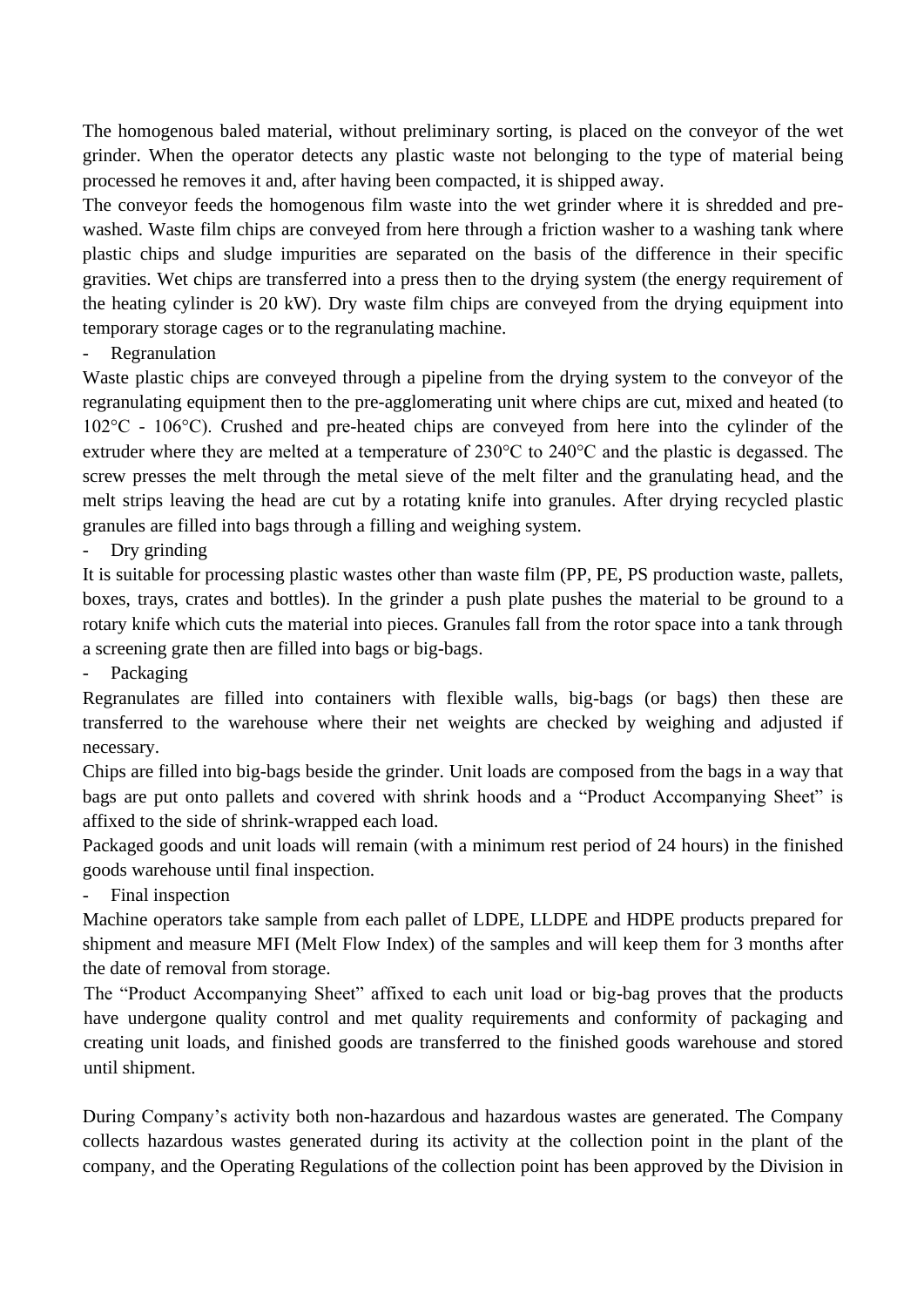its decision no. 8760-3/2019. Non-hazardous wastes generated are collected at the collection point in the plant until they are shipped from the premises.

IV Available personnel, technical equipment and financial instruments:

financial assets:

- coverage certificate
- environmental impairment liability insurance

#### personnel:

- environmental protection officer
- site and production manager
- shift leaders
- material handlers
- material preparation workers
- machine-minders
- machine operators
- waste sorting and processing workers
- waste purchasers

#### equipment:

- baling equipment
- regranulating equipment
- grinder (GS 400/600)
- washing equipment (grinder/washer/dryer)
- forklift-trucks
- weighing on another site (60 ton scale) under a contract

V. General rules to be observed when carrying out waste management activity

1 Every activity should be planned and performed so that the environment is affected to the smallest possible extent, the burden on and use of the environment is reduced without causing any environmental hazard or pollution, ensuring that waste generation is prevented, the amount and hazardousness of waste generated is reduced, wastes are recycled and disposed of in an environmentally sound manner.

2 Any waste management activity should be carried out without endangering human health and causing damage to the environment, posing risk to environmental compartments, without giving rise to noise and odour (exceeding the limits) that disturb the community and affecting adversely the landscape ant protected natural and cultural values.

3 The waste owner shall ensure compliance with waste treatment regulations through the following procedures: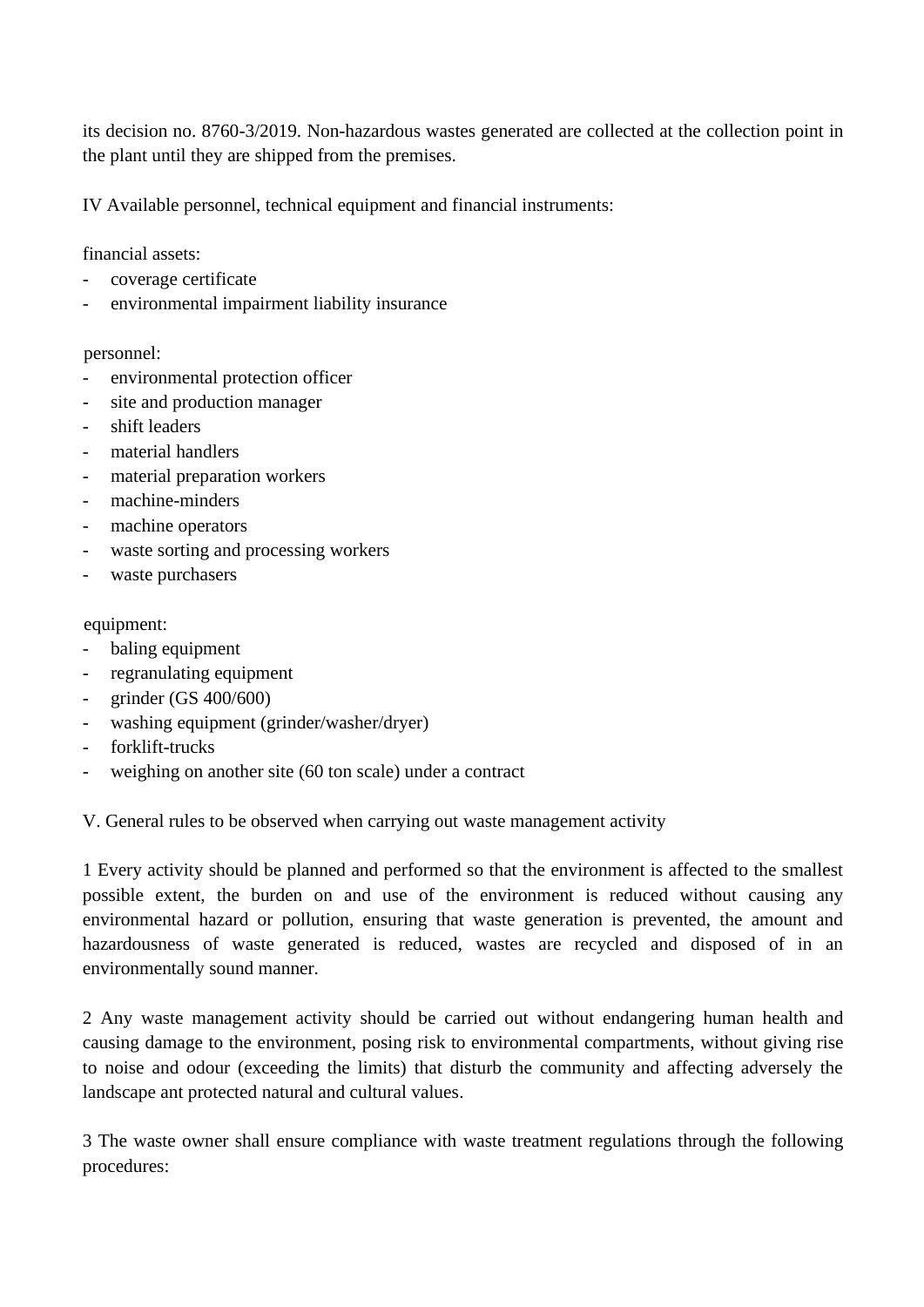- pre-treatment, recycling or disposal procedures conducted by some equipment or in a waste management facility operated by the waste owner,

- transfer of waste to a waste treatment plant,

- transfer of waste to a waste transporter,
- transfer of waste to a waste collector,
- transfer of waste to a waste mediator,
- transfer of waste to an intermediary organization engaged in waste management,
- transfer of waste to a dealer,

- transfer of waste to a public service operator including when waste is handed over at the waste collection point or at a waste facility

- transfer of waste in a place where wastes are received or to an organization obliged to receive wastes.

4 When waste is handed over to another party, with the exception of transferring waste within the scope of waste management public services, the waste owner shall make sure that the receiver is in possession of a waste management permit to transport, mediate, trade with and treat the waste concerned or its registration needed for the waste management activity concerned has been made.

5 In case of equipment malfunction or when a harmful event occurs, Licensee shall eliminate damages in accordance with the disaster management plan, notify competent authorities and ensure restoration of original conditions.

6 The insurance contract for remedying environmental damages shall be maintained during the term of validity of the licence.

7 When any change occurs in Licensee's data not involved in its waste management activity but included in the licence, the permit holder shall report the change to the environmental authority within 15 days of its occurrence. The permit holder shall report any change affecting the waste management activity in advance. On the basis of the announcement the environmental authority will modify the permit.

8 Licensee shall report the cessation or completion of the waste management activity to the environmental authority at least 30 days before the activity is ceased or completed.

9 Licensee shall report in writing that it has become obliged to supply data or, when its activity has been altered or ceased, its obligation to supply data has changed or ceased to the environmental authority within 15 days of emergence or cessation of obligation.

10 The party obliged to provide data shall be responsible for the completeness of data provided when fulfilling its data supply obligation and for compliance with accounting rules and statistical system requirements related to the party and for consistency between its own recording systems and measurement and monitoring data.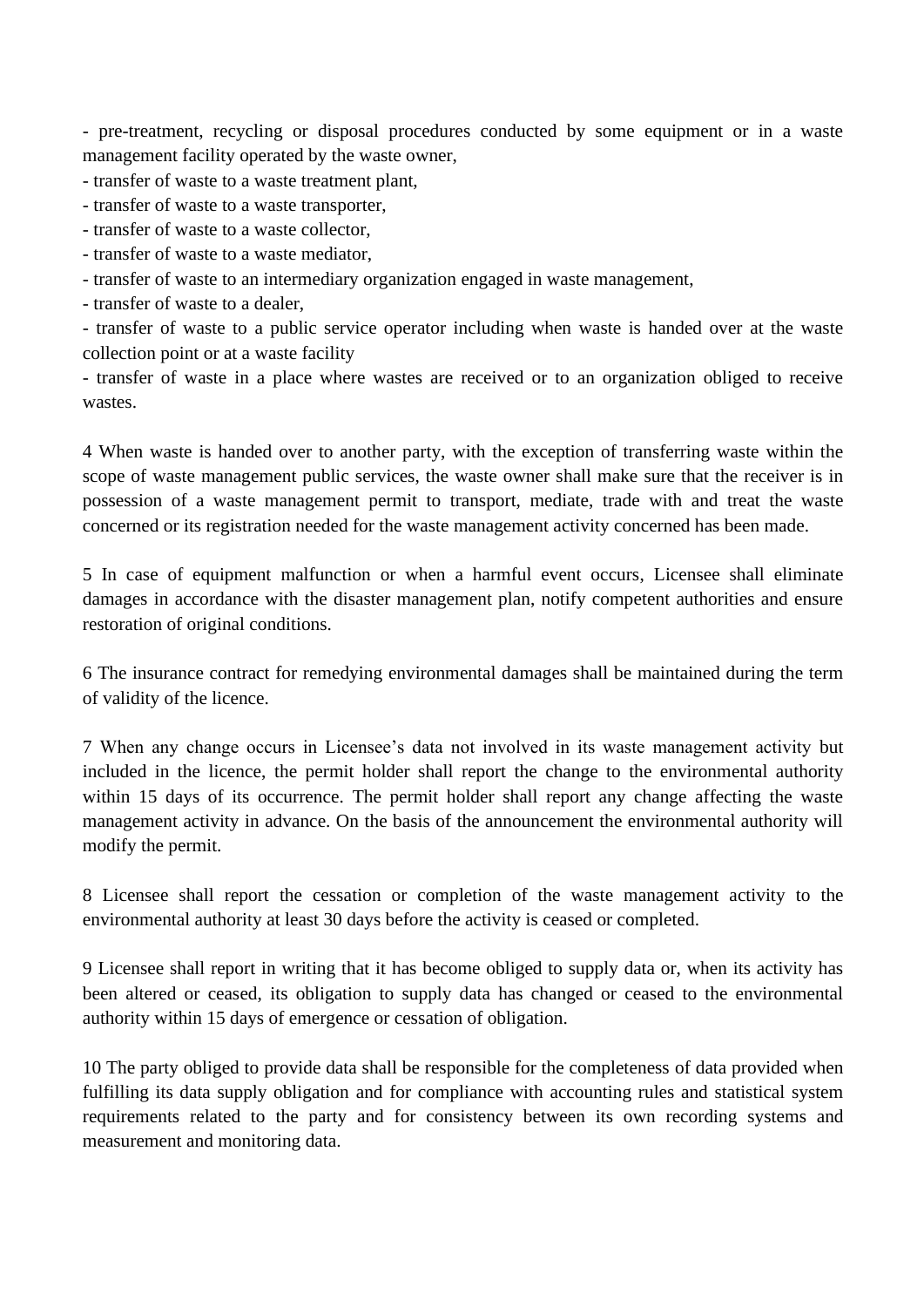VI Special rules for collecting, preparing (pre-treat before recycling) and recycling wastes:

1 Licensee may only perform waste collection, pre-treatment and recycling activities on the basis of the technological descriptions included in Section III.

2 The quantity of non-hazardous waste that can be stored on Licensee's premises at the same time must not exceed the capacity of all collection facilities established on the premises. The quantity of waste that can be stored on the premises at the same time is 1,545 tons.

3 Licensee may store assets used for the waste management activity on only its premises at Rakamaz, Arany J u. 108/A.

4 For non-hazardous waste Licensee shall retain records and certificates for 5 years.

5 Non-hazardous wastes subject to recovery may be stored for a maximum of 1 year, including pretreatment period, from collection to recovery.

6 Licensee shall keep up-to-date records, for each site and type of waste, of wastes generated during its own activity, taken over from or transferred to other organizations or treated by the Licensee, and shall provide data on collection, pre-treatment and recovery of non-hazardous wastes on dada sheets "HIR-ÉV-főlap, HIR-ÉV-2 and HIR-ÉV-3" or electronically via electronic forms completed by using the General Form Completion Program every year, until  $1<sup>st</sup>$  of March in the year following the reference year.

Licensee shall provide data on wastes generated during its own activity on dada sheets "HIR-ÉVfőlap and HIR-ÉV-1" every year, until 1<sup>st</sup> of March in the year following the reference year.

VII Rules to be observed during operation of the non-hazardous waste storage facility:

1 The nature and type of wastes stored at the waste storage facility should be indicated unambiguously in a readable manner at the place of storage, posting clearly visible and awareness raising signs.

2 The conditions of spaces used for storage (including especially road and other pavements) should be inspected regularly and repaired if necessary, in accordance with the Operating Regulations.

3 Upon storage, free and unobstructed access to the waste should be ensured at all times.

4 The operator of the waste storage facility shall ensure that the operation lives up to best available techniques.

5 The operator of the waste storage facility shall keep up-to-date records of wastes stored at the waste storage facility.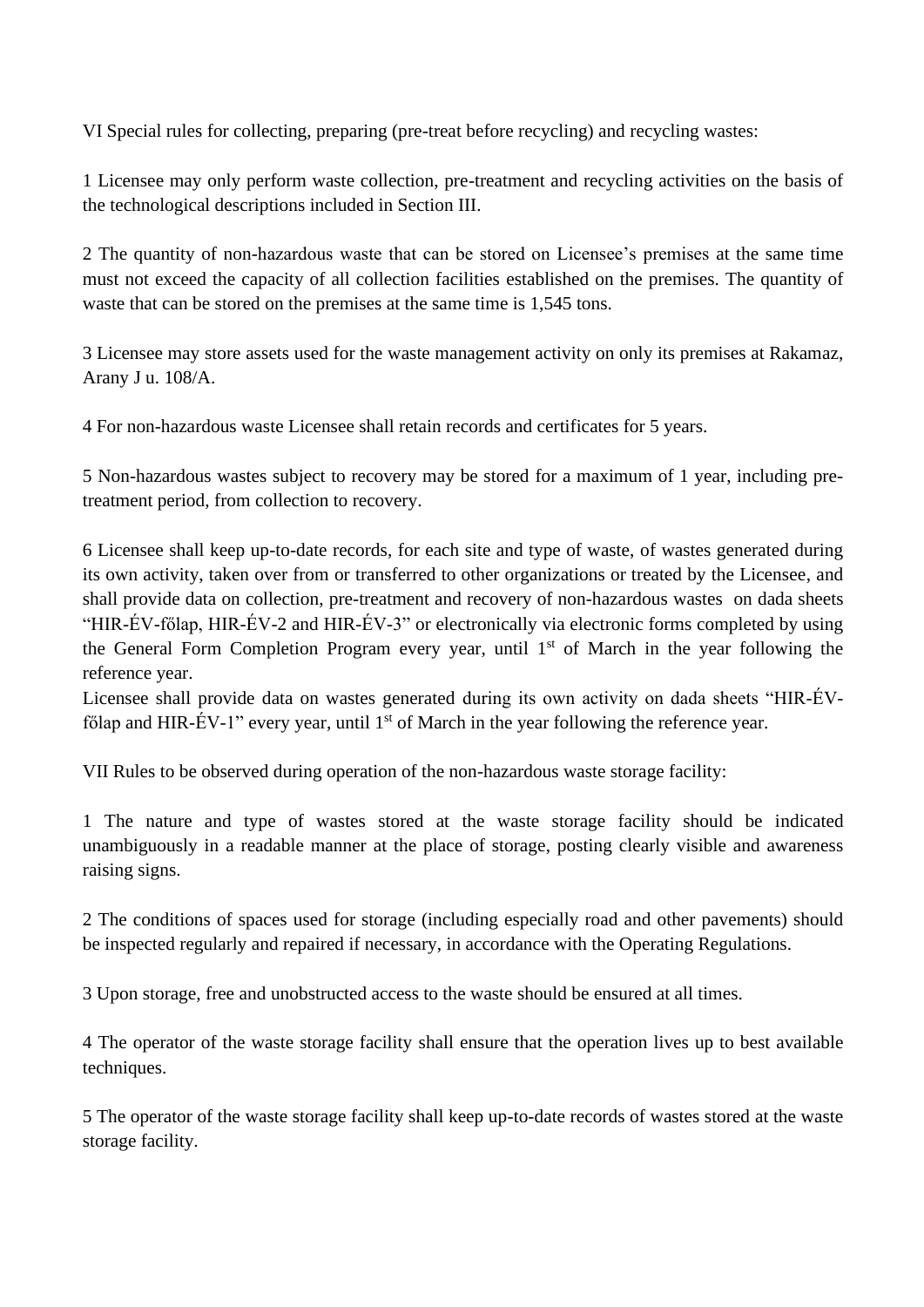VIII Conditions for abandoning the waste management activity

1 Pursuant to Section V/3 of the Decision, before abandoning the activity Licensee shall make arrangements for treating the wastes received or generated during its activity.

2 Licensee shall restore any alterations to the environment as a consequence of its waste management activity.

3 After the activity has been ceased, Licensee shall report the cessation of its obligation to provide data on waste management.

IX Provision for supervisory fee

Licensee carries out a waste management activity that requires a permit therefore it shall pay an annual supervisory fee.

The amount of the fee is HUF 40,000 that is forty thousand forints for each site (including branches and the seat/headquarters in the absence of sites). From 2022 Licensee shall transfer the total amount of the supervisory fee for the reference year until  $28<sup>th</sup>$  of February in the reference year to the appropriation allocation fund account no. 10044001-00299695-00000000 kept with the Hungarian State Treasury of the Government Office of Szabolcs-Szatmár County.

In case of late payment a penalty for belated payment is payable.

The Client has paid the supervisory fee for 2019.

# X. Environmental health requirements

- Pursuant to NM Decree No. 18/1998. (VI. 3. ) *on epidemiological measures to be taken to prevent infectious diseases and epidemics* employees must have been vaccinated as required and shall have valid medical certificates.
- Workplace exposures that endanger employee's health and safety should be assessed in accordance with a separate law, and in order to reduce the risk of occupational diseases employer shall, in accordance with a separate law, provide vaccination for workers who are exposed to hazard, as a precondition for employment.
- During operation the provisions of SZCSM EÜM Joint Decree No. 3/2002.(II. 8.) *on minimum health and safety requirements of workplaces* should be observed, a black and white locker room should be provided for the workers, cleaning and washing of work cloths and regular cleaning and disinfection of the machines and equipment used to treat waste should be solved in central manner.
- A well-stocked first aid kit should be kept at the workplace.
- Pest (insect and rodent) control should be done on the premises as needed but at least twice a year.
- For activities carried out with hazardous substances and preparations on the premises the provisions of Act XXV of 2000 *on chemical safety* and EüM Decree No. 44/2000. (XII. 27.)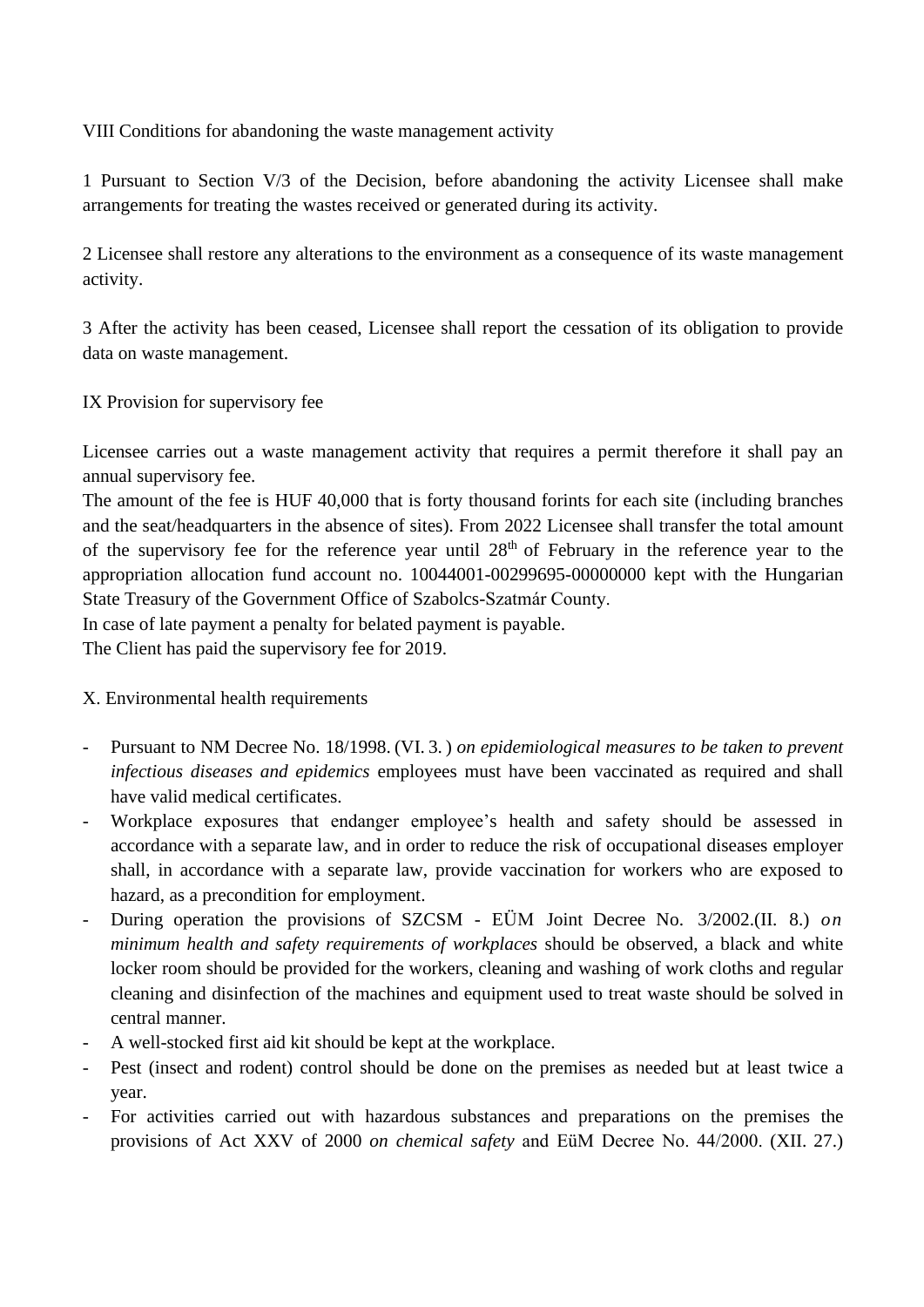which have been amended a number of times should be observed (preparing and revising a risk assessment).

- For the protection of non-smokers provisions of Act XLII of 1999 *on the protection of nonsmokers and certain regulations on the consumption and distribution of tobacco products* and of Government Decree No. 39/2013 (II.14.) *on the production, placing on the market and control of tobacco products, on combined warnings, and the detailed provisions on the application of healthcare penalties* must be complied with.
- When carrying out the activity, the rules set out in Act CLXXXV of 2012 *on wastes* and in EMMI Decree 13/2017 (IV.12.) *on public health requirements related to municipal solid and liquid wastes* should be followed.

XI Competent authority:

Concerning the premises of ReMat Hulladékhasznosító Zrt. (3580 Tiszaújváros, TVK Ipartelep) at 4465 Rakamaz, Arany J u. 108/A, in its authority statement no. 36500/6899-1/2019 ált. the Disater Management Directorate of Szabolcs-Szatmár County has given its consent to the extension of the validity period and modification of the permit to collect, pre-treat and recycle non-hazardous waste with provisos. The requirements of the authority statements are as follows:

1 For the operation of the water facilities on the premises the instructions set out in the applicable and valid water rights operation permit must be strictly followed.

2 When discharging wastewaters into public sewers, relevant limit values specified in Annex 4 of KvVM Decree No. 28/2004 (XII.25.) shall be respected for all water quality characteristics, out of the limit values of pollutants of wastewaters that can be discharged into public sewers those which apply to discharging wastewater indirectly into other receiver should be taken into account.

3 In order to protect good quality conditions of groundwater, for the activities carried out on the premises and for discharging rainwater provisions of Government Decree No. 219/2004. (VII.21.) *on the protection of groundwater* must be fully observed.

4 The activity should be performed without polluting or harming the environment, preventing soil and groundwater contamination, so that the activity does not cause any deterioration in the conditions of groundwater and geological formation which exceeds the contamination limits (B) specified in the appendices of KvVM-EüM-FVM Joint Decree No. 6/2009. (IV. 14.) *on limits required for the protection of groundwater and geological formation against contamination and measuring contaminations*.

5 For infiltrating rainwater on the premises it must be ensured that in the area used for infiltration the deterioration in the conditions of groundwater and geological formation must not exceed the contamination limits (B) specified in the appendices of KvVM-EüM-FVM Joint Decree No. 6/2009. (IV. 14.).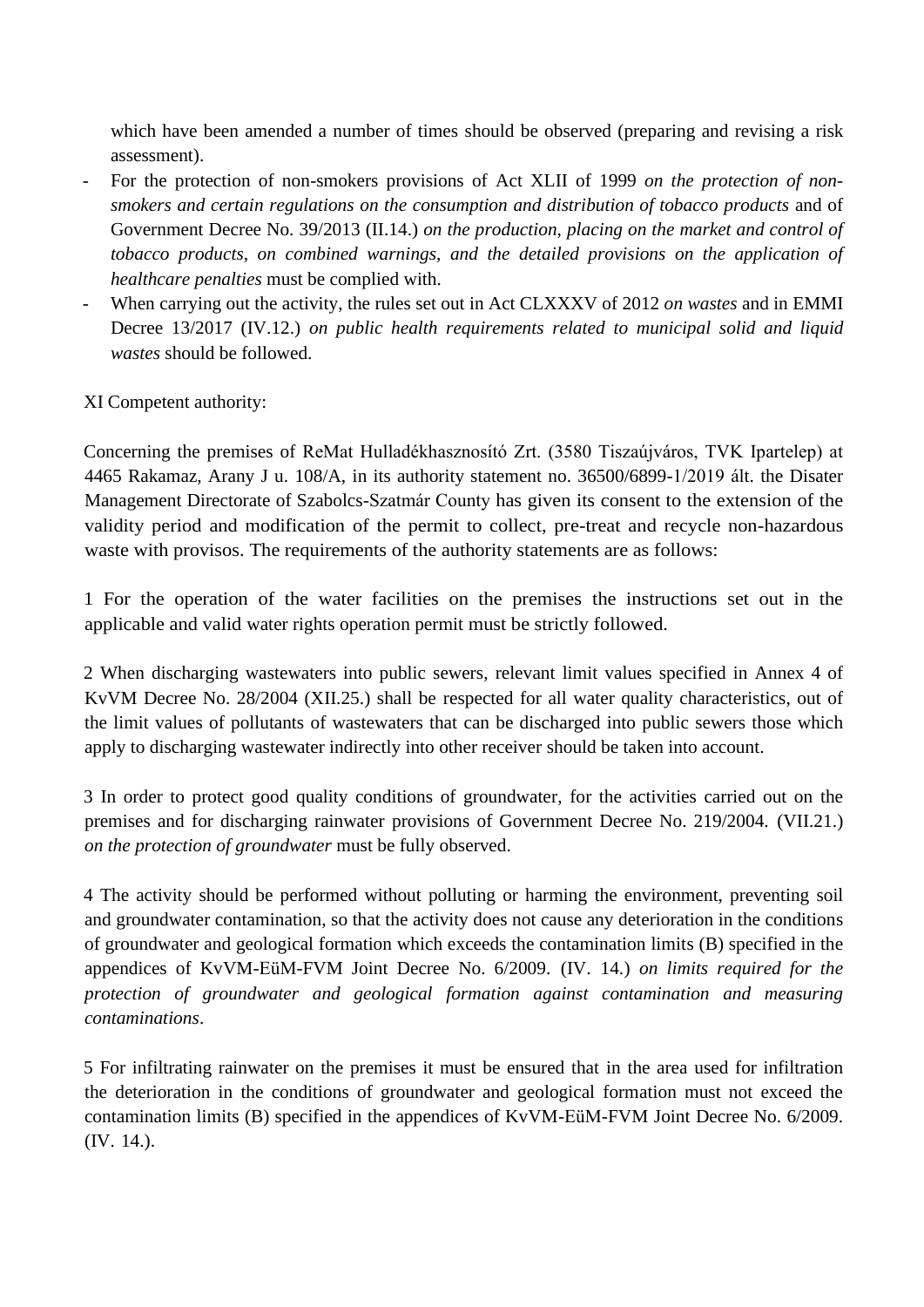6 When operating and maintaining machineries and transport vehicles used for carrying out the planned activity fuel and lubricant should be prevented from getting onto ground or into surface water and groundwater. In order to avoid pollutions, regular inspections and necessary maintenance work should be performed at a place dedicated exclusively for this purpose with adequate technical protection.

7 Wastes from which contamination can leak out and can deteriorate the quality of groundwater can be stored in a covered area with adequate technical protection.

8 In any unpaved area only such wastes can be stored which or their converted product contaminations do not leak out and seep into groundwater, leading to the deterioration thereof.

This authority statement is not subject to an independent appeal; it can be contested in a legal remedy against the decision adopted in the case or against the decision on terminating the procedure.

During the procedure an administrative service fee incurred and became payable for the licensing procedure as a procedural fee which is to be borne by the Licensee. The amount of the administrative service fee for the licensing procedure is HUF 355,000 that has been paid by the client. No other procedural costs have arisen.

The Division has established that interlocutory decision no. 3345-4/2019 has no legal effect because a decision has been made in the case within the administrative time limit.

Provided that the requirements are met, this decision will remain valid from the date when it becomes final to 15 November 2024.

This decision becomes final on the  $15<sup>th</sup>$  day after the day of its notification if no request for legal remedy against the decision is received.

The waste management permit included in decision no. 121-8/2015 shall be repealed on the day that this decision becomes final.

An appeal lies against this Decision which should be addressed to the Department of Environmental Protection and Conservation of the Government Office of Pest County but submitted to the District Administration Office within 15 days of notification. An appeal may only be lodged against the contested decision for reasons directly related to the content thereof or by referring to a grievance or damaged party's interest directly stemming from the decision. The appeal must be accompanied with reasons. In the appeal you may only refer to such a new fact of which the party was unaware in the first-instance procedure or did not referred to that due to circumstances beyond its control.

The appeal is subject to a fee whose amount is 50 percent of the fee of this licensing procedure, i.e. HUF 177,500. When an appeal is lodged, the fee of the appeal procedure shall be paid to bank account no. 10044001-00299695-00000000 kept with the Hungarian State Treasury of the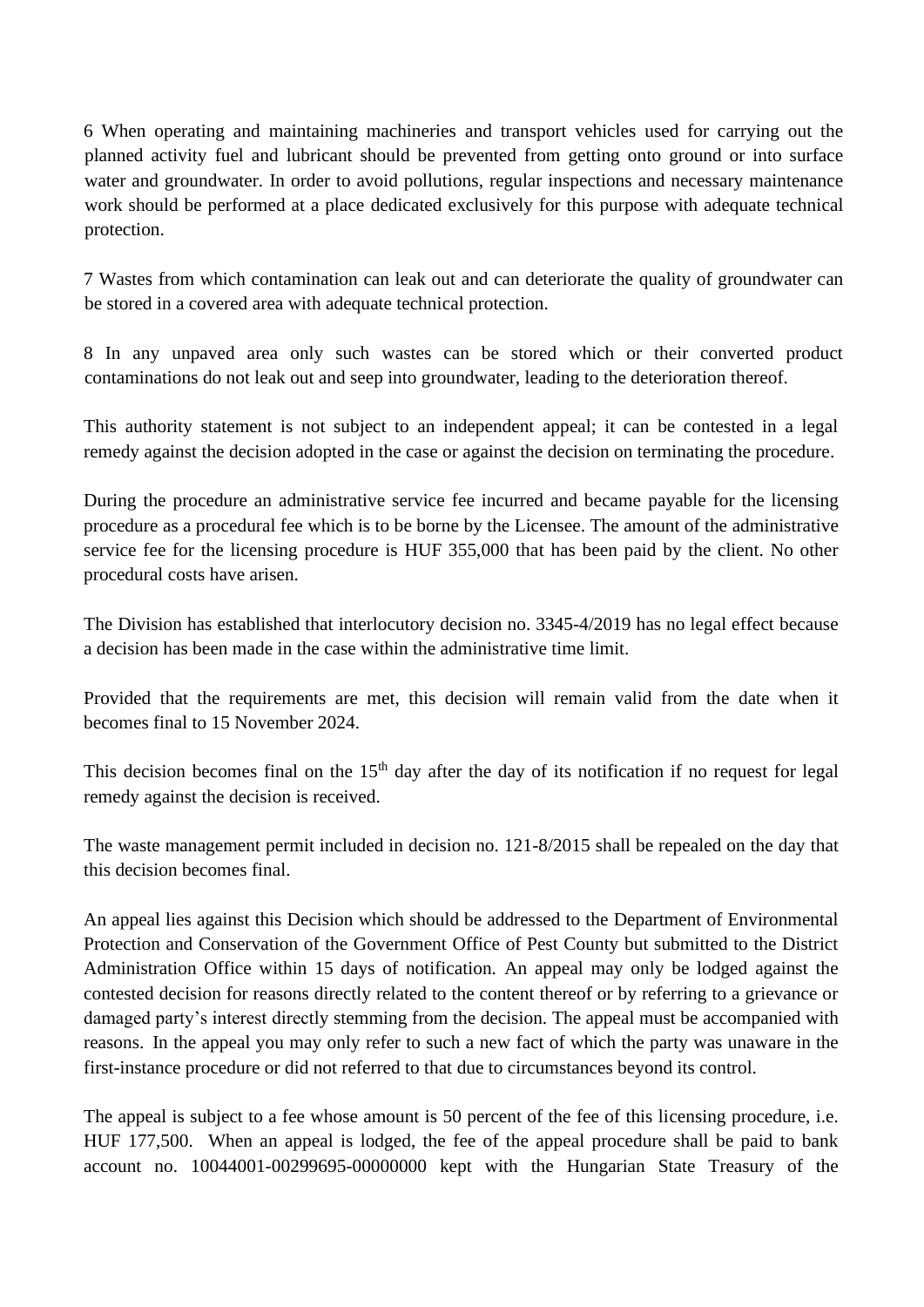Government Office of Szabolcs-Szatmár County at the time the appeal is lodged. The following information should be indicated in the transfer notice box: designation "Division of Environmental Protection and Nature Conservation" and the case number of the decision.

Based on the appeal the Division may decide to modify or withdraw the decision or submit it to the Government Office of Pest County.

# REASONING

On 22 October 2019 ReMat Hulladékhasznosító Zrt. (3580 Tiszaújváros, TVK Ipartelep) lodged an application to the Division and requested to extend and modify its waste management permit no. 121-8/2015 to collect, pre-treat and recycle non-hazardous wastes on its premises at 4465 Rakamaz, Arany J u. 108/A.

On the basis of Paragraph (1) of Section 43 of Act CL of 2016 *on general public administration procedures* [hereinafter GPAP], within 8 days of the start date of the procedure the Division passed, in accordance with this Section, interlocutory decision no. 3345-4/2019 that has no legal effect because the Division passed a decision on the case within the administrative time limit, i.e. before 16 December 2019.

ReMat Hulladékhasznosító Zrt. (3580 Tiszaújváros, TVK Ipartelep) which submitted the application has received a copy of the interlocutory decision.

After the application has been submitted, in its letter no. 3345-5/2019 the Division informed the other right-holders on the premises (at Rakamaz, TLN 247/7) on the submission of the application and requested them to make a declaration whether the case affects their rights or legitimate interests directly.

The right-holders have not made a declaration within the specified time limit or up to this day therefore the Division presumed that the case does not affect their rights or legitimate interests directly thus they are not classified as clients, and the Division has not sent any other documents to them in the present proceeding.

Concerning the application the Division has established that pursuant to Sections 4.6, 5, 7 and 37 of Annex 1 of FM Decree No. 14/2015. (Ill. 31.) *on administrative service fees for environmental protection and nature protection procedures* the procedure is subject to an administrative procedure fee.

The amount of the fee is HUF 355,000 that has been paid by the client at the request of the Division included in decision no. 3345-6/2019. No other procedural costs have arisen.

According to Paragraph (1) of Section 129 of GPAP: "The authority will determine the amount of the procedural cost and decide who should bear the cost and on possible reimbursement of advanced costs<sup>"</sup>

Pursuant to Paragraph (1) of Section 1 of Government Decree No. 469/2017 (XII.28.) *on procedural cots, payment for access to files, reimbursement of payment of costs and legal aid* the administrative service fee is procedural cost that has been paid by the client during the procedure.

Attached to the application, Licensee submitted a documentation compiled by itself, in accordance with Paragraph (1) of Section 7 and Paragraph (1) of Section 9 of Government Decree No. 439/2012.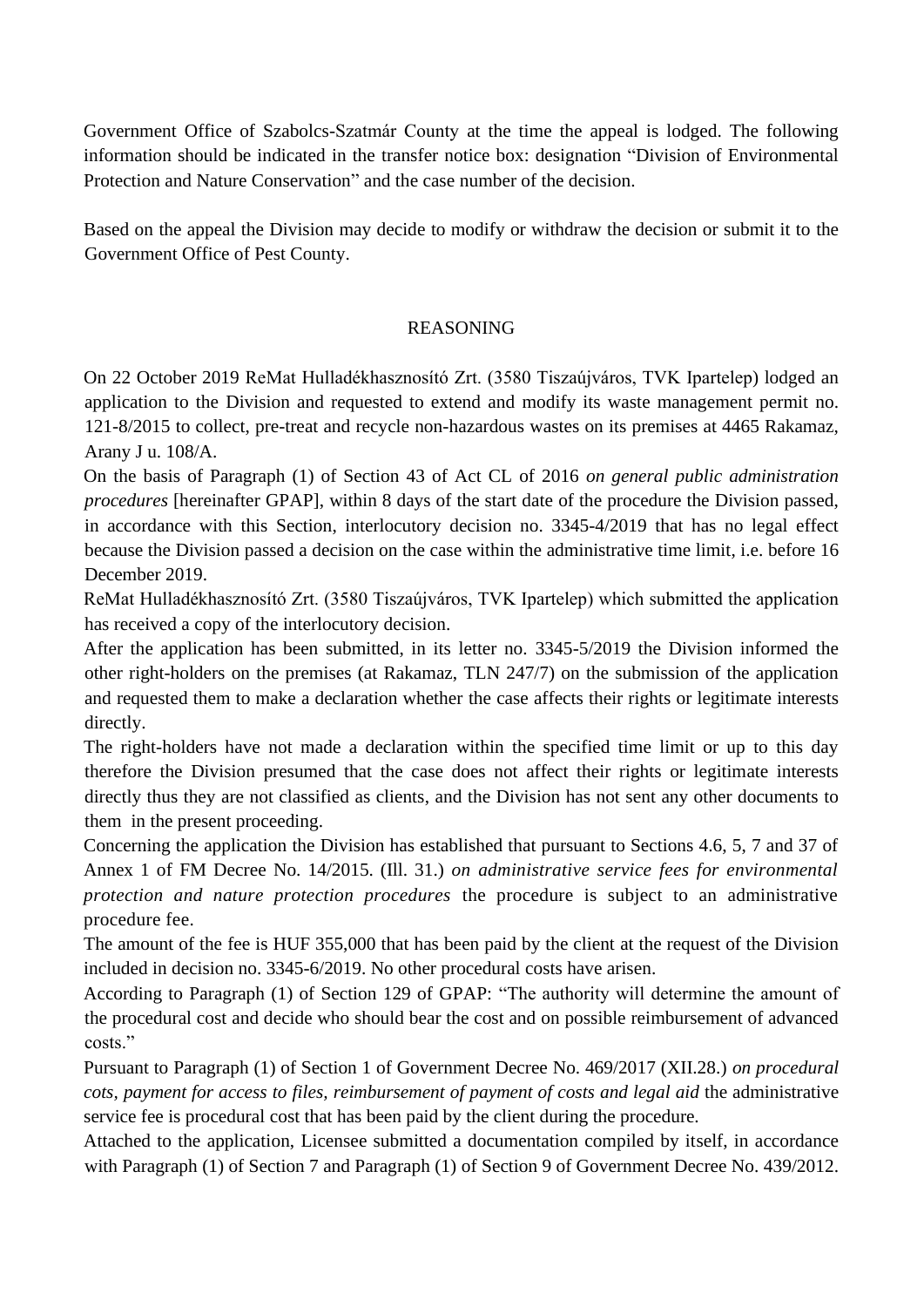(XII. 29.) *on the registration and authorization of waste management activities,* for recycling nonhazardous wastes*.* 

The following documents and declarations were annexed to the application for waste management permit: a copy of the certificate proving the qualifications of the environmental protection officer, copies of employment contracts, an extract from the trade register, the previous waste management permit, a contract for using the scale, a title deed, a copy of the map of the property, a permit for the premises, an organizational chart, a contract for medical care, a technological process flow diagram, a material balance, a decision on registering the activity requiring registration, a declaration on participation in the database of taxpayers without unpaid public duties, a declaration on its previous waste management activity, a financial report, an environmental insurance policy, a declaration on cessation of waste status, a declaration on the possibility of employing groups which are disadvantaged in the labour market, operating regulations of the waste storage facility, technical specifications and a disaster management plan.

The submitted application was incomplete, thus in its decision no. 3345-6/2019 the Division requested the Licensee to complete the application, regarding "E" pre-treatment codes, clarification of pre-treatment and recycling technologies, operating regulations for the collection point of hazardous wastes generated, the method of collecting non-hazardous wastes, the amount of wastes that can be collected at the same time, maintenance of environmental insurance, the financial coverage, updating of the disaster management plan and the declaration made on changes in the construction and operation of the waste storage facility.

In the document submitted on 7 November 2019 Licensee fulfilled the request for completion, but to make a decision additional clarification was required therefore in its decision no. 3345-1/2019 the Division requested further completion.

In its decision no. 3345-1/2019 the Division requested Licensee to clarify pre-treatment and recycling technologies and associated treatment codes and quantities, indication of the dry grinding operation in the table of capacity calculation, and requested Licensee to verify the quantity of waste that can be stored simultaneously with calculations.

In the document submitted on 14 November 2019 Licensee fulfilled the request for further completion.

In its decision no. 121-8/2015 the Division issued a waste management permit to ReMat Hulladékhasznosító Zrt. (hereinafter Licensee) /for its premises located at 4465 Rakamaz, Arany J u. 108/A and, at the same time, approved the Operating Instructions for the non-hazardous waste collection point established on the premises.

When the validity period of decision no. 121-8/2015 containing the waste management permit expires, the approval of the Operating Instructions for the non-hazardous waste collection point included in the decision will remain valid because it was granted for an unlimited period of time, provided that conditions will remain unchanged.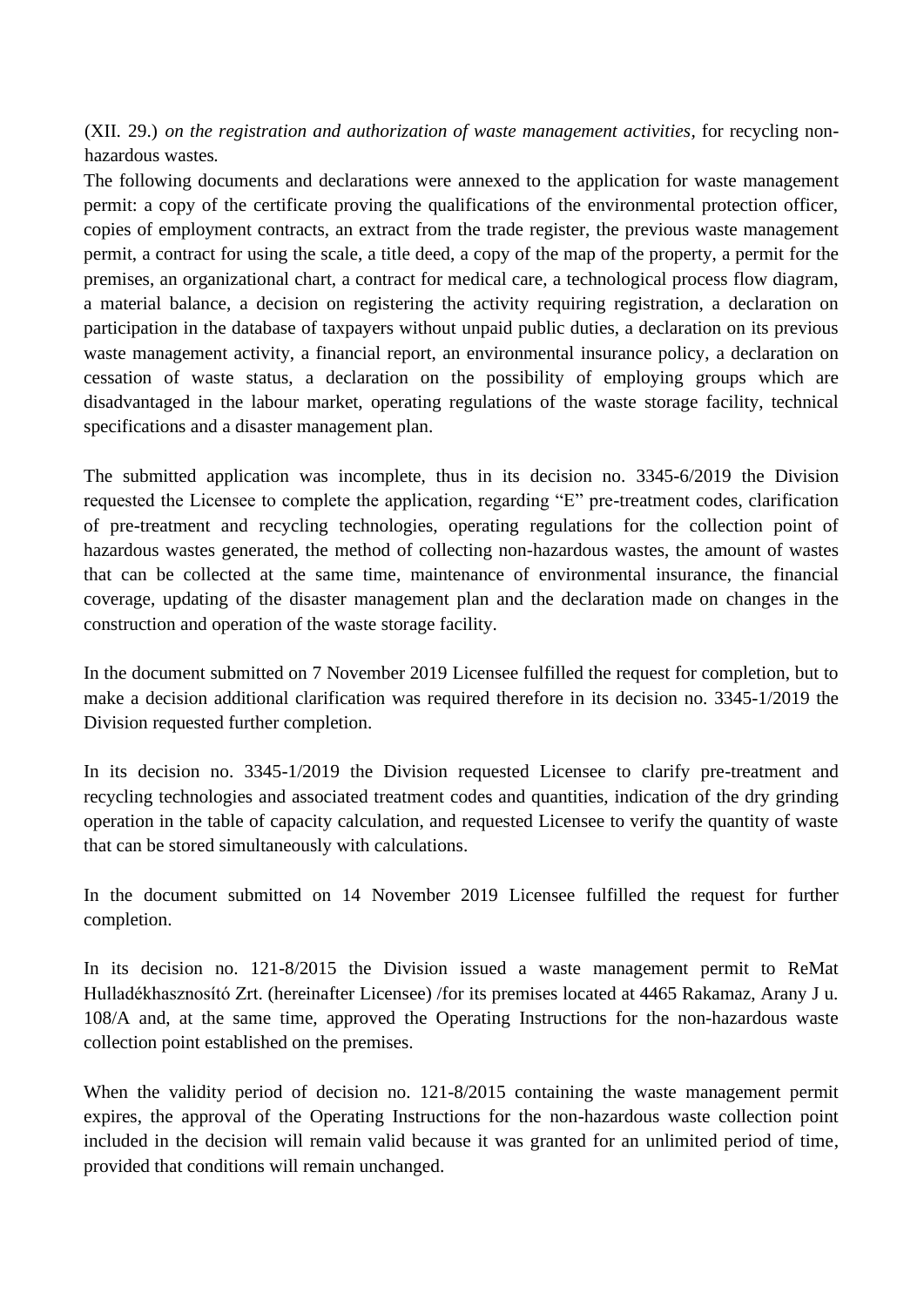According to Licensee declaration received on 7 November 2019 no changes have occurred in the construction and operating conditions of the waste collection point therefore in the procedure lunched ex officio for transparency the approval was issued in decision no. 8640-1/2019. At the same time, this provision was deleted from decision no. 121-8/2015.

To issue the permit, in accordance with Points 62 and 63 of Table 19 of Annex No.1 of Government Decree No. 531/2017. (XII. 29.) *on designation of authorities acting on the ground of imperative reasons on the basis of certain public interests* and referring to Section 55 of GPAP, in its document no. 3345-8/2019 the Division requested the competent authority, the Disaster Management Directorate of Szabolcs-Szatmár County to express its position in the licensing procedure.

In its document no. 3345-7/2019 the Division requested the Public Health Department of the Authority Division of the Nyíregyháza District Office of Szabolcs-Szatmár County to examine the professional issue set out in Point 2 of Table I of Annex of Section 31 of Government Decree No. 71/2015 (III.30.) *on the appointment of public administrative authorities of environmental and nature protection* (hereinafter the Decree) and to express its position.

In its document no. 3345-10/2019 the Division requested the Mining Department of the Authority Division of the Nyíregyháza District Office of Szabolcs-Szatmár County to examine the professional issue set out in Point 3 of Table I of Annex 8 of Section 31 of the Decree and to express its position.

In its document no. 3345-9/2019 the Division, referring to Paragraph (1) of Section 25 of GPAP, requested the Town Clerk of Rakamaz to inform, within 8 days, the Division whether the waste management activity affects any protected natural area of local importance and to make its authority statement, pursuant to Point 64 of Table 19 of Annex No.1 of Government Decree No. 531/2017. (XII. 29.), if the answer was yes.

In its authority statement no. 36500/6899-1/2019 the Disaster Management Directorate of Szabolcs-Szatmár County has consented to extend and modify waste management permit no. 121-8/2015 to collect, pre-treat and recycle non-hazardous wastes on the premises of ReMat Hulladékhasznosító Zrt. (3580 Tiszaújváros, TVK Ipartelep) at 4465 Rakamaz, Arany J u. 108/A with provisos. Point XI of the operative part includes the Directorate's requirements. The authority statement is justified by the following:

Under Points 62 and 63 of Table 19 of Annex No.1 of Government Decree No. 531/2017. (XII. 29.) the tasks of the Disaster Management Directorate include:

- "To judge whether the requirements specified in the law and in the decision for the protection of surface waters and underwater have been complied with (acting in its capacity as water protection authority)"
- "To judge whether water supply needed for the activity, discharge of rainwater and wastewater produced and treatment of wastewater have been ensured, the requirements specified in the law and in the decision for the protection area and hydrogeological protective zones of water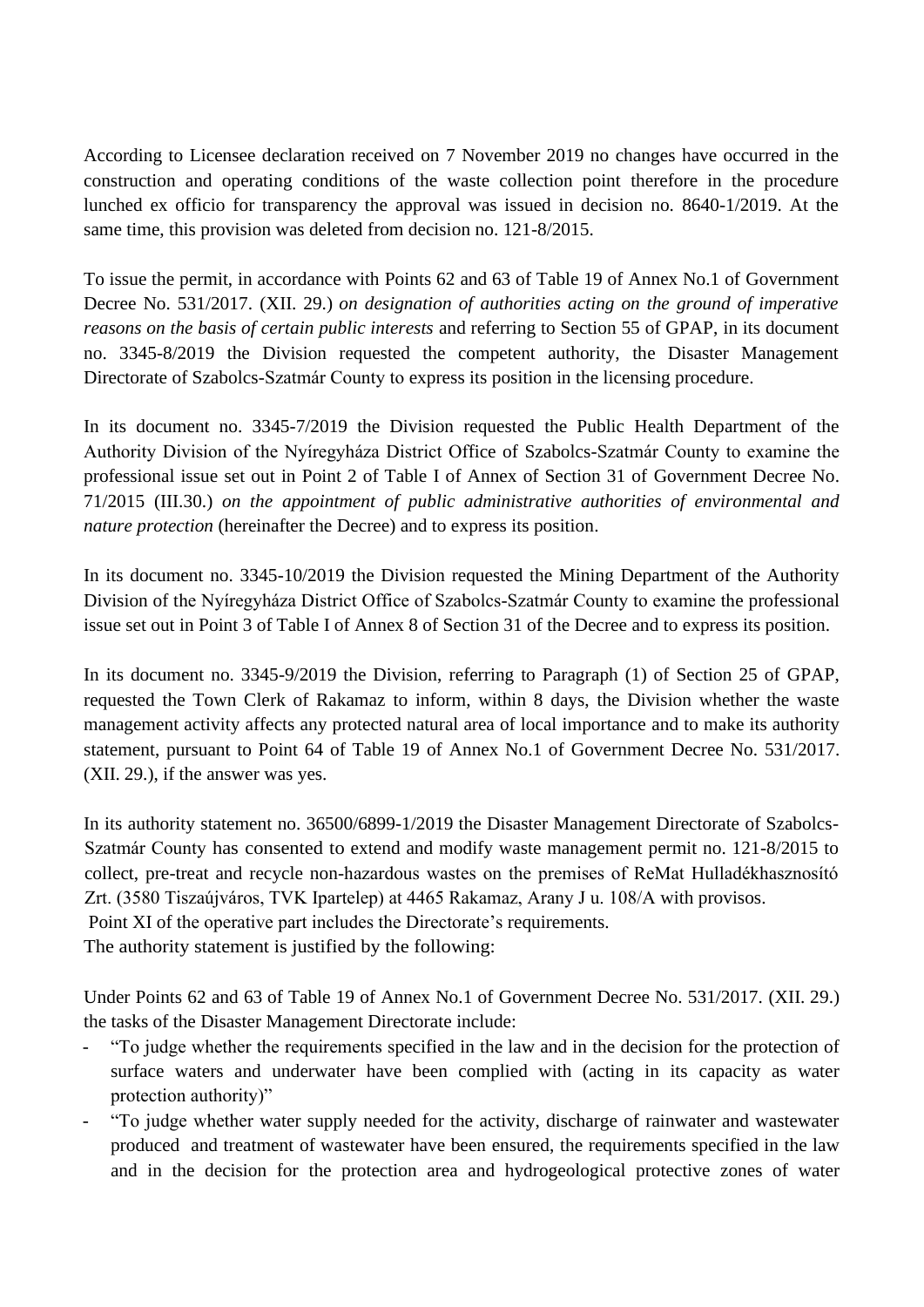resources are met, and examining the effect exerted on water runoff and passage of flood and ice (acting in its capacity as water management authority)"

On the basis of the application and annexed documents and available data, the Disaster Management Directorate has examined the professional issue set out in Points 62 and 63 of Table 19 of Annex No.1 of Government Decree No. 531/2017. (XII. 29.) and established the following facts relating to the premises located at 4465 Rakamaz, Arany J u. 108/A:

- ReMat Hulladékhasznosító Zrt. (3580 Tiszaújváros, TVK Ipartelep) as environment user is in possession of waste management permit no. 121-8/2015 issued for the premises located at 4465 Rakamaz, Arany J u. 108/A
- For the time being, ReMat Hulladékhasznosító Zrt. collects, pre-treats and recycles wastes whose maximum recoverable material content is 11,000 tons/year. At the end of the process regranulates and plastic chips, as plastic raw materials, are obtained.
- Normally pre-sorted and baled non-hazardous wastes are delivered to the site by authorized specialized companies. ReMat Zrt does not carry out waste transportation activity.
- Wastes are stored in a covered storage facility that is closed on three sides, separated by type. In the open storage area wastes are stored on pallets.
- Raw materials are transported by fork-lift trucks from the storage area to the place of processing.
- Water supply to the site is solved by a connection to the utility network.
- Wastewaters (washing water) coming from the technology used to wash non-hazardous plastic packaging wastes received on the premises and the sewage from welfare facilities are transferred into a public sewer operated by Nyírségvíz Zrt. through a wastewater lifting unit on the basis of receipt declaration no. 687-2014.
- Rainwater leaves the site at four points and all outlets are connected to the infiltration ditch in front of the property.
- ReMat Hulladékhasznosító Zrt. (3580 Tiszaújváros, TVK Ipartelep) as Licensee is in possession of Water-use Permit for Facility Operation no. 615-1/2014 (VKSZ number: 27/260-2012, modified by decision no. 615-11/2014 and will remain valid until 31 January 2024) issued for the water facilities to discharge wastewater generated and rainwater collected on the premises located in the area with TLN Rakamaz 247/7.
- On the basis of available information and documents the planned activity will not endanger the water resources of the public waterworks.
- In accordance with Section 7 and Annex No. 2 of Government Decree No. 219/2004. (VII. 21.) *on the protection of groundwater* and pursuant to Government Decree No. 24/2004 (XII.25.) *on classification of settlements located in areas sensitive to the conditions of underwater,* in terms of underwater conditions Rakamaz Town is located in an area that is highly sensitive with regard to protection of the quality of underwater.
- The activity does not affect passage of flood and ice and the maintenance of the river bed.
- If the aforementioned rules are followed, the activity meets the requirements for protection of underwater.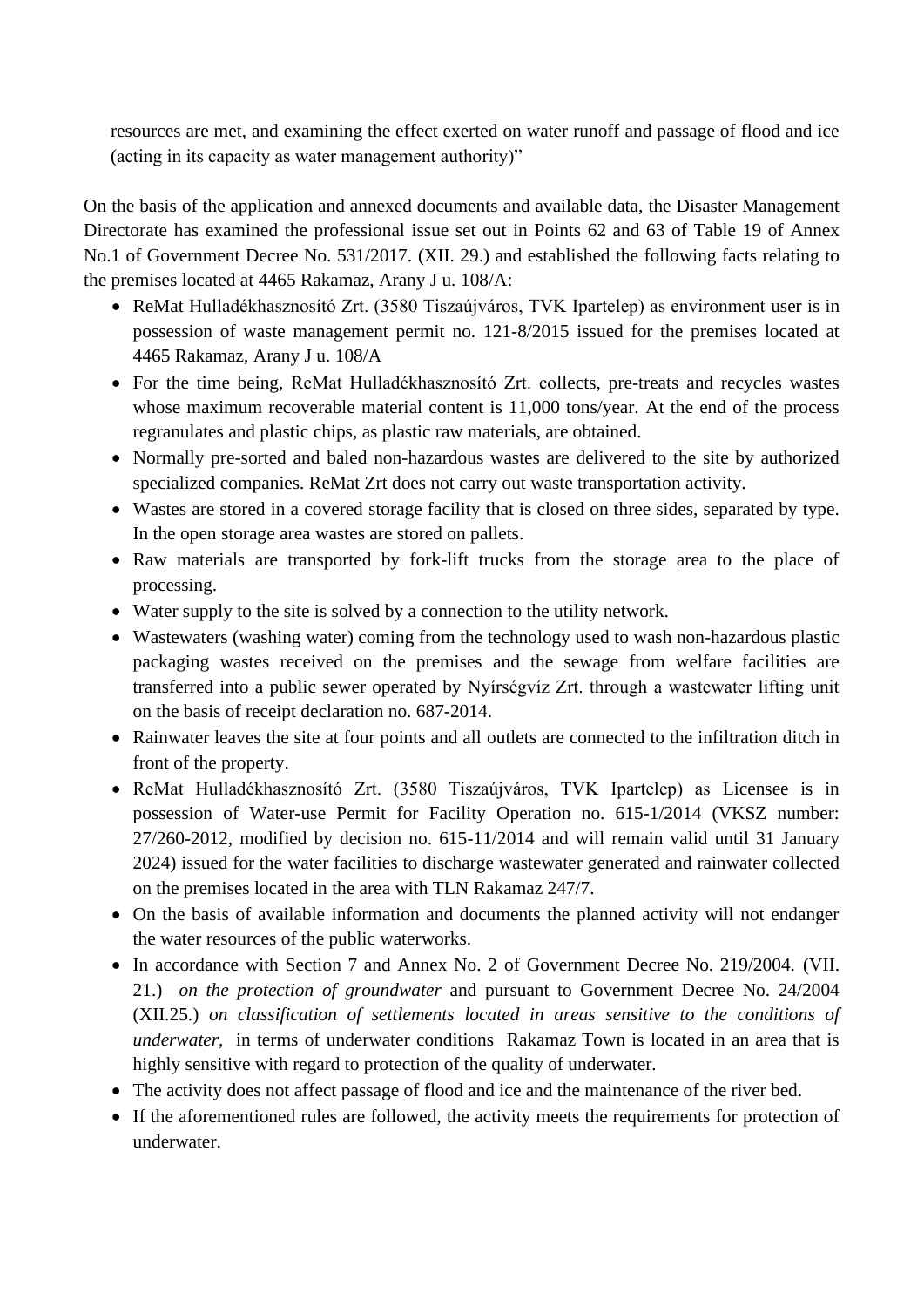In the light of the foregoing it can be ascertained that the planned activity poses no risk to surface water and underwater resources when the provisions of the operative part are observed, operating instructions are followed and order in the technological process is maintained, and the requirements specified in Government Decree No. 220/2004. (VII. 21.) *on the rules for protection of surface waters* and Government Decree No. 219/2004. (VII. 21.) *on protection of groundwater* can be met.

Under Paragraph (1) of Section 66/A of Act LIII of 1995 *on the general rules of environmental protection* (hereinafter EPA /Environmental Protection Act/) and Paragraph (3a) of Section 10 of Government Decree No. 223/2014. (IX. 4.) *on the appointment of public administration offices and authorities of water management and protection against damages caused by water* [hereinafter Government Decree No. 223/2014. (IX. 4.)] in the administrative procedure for licensing an activity involving use of the environment the Directorate, acting in its capacity as water protection authority, has examined compliance with water protection regulations as part of environmental regulations.

Paragraph (2) of Section 66/A of EPA stipulates that the authority does not give its consent to the activity if it would harm or pose a risk to any compartment of the environment including surface waters and groundwater.

In view of the above, in this procedure the Directorate, in order to ensure compliance with water protection regulations, has examined compliance with the provisions of Government Decree No. 221/2004. (VII. 21.) *on certain rules for catchment management* and in Government Decision No. 1155/2016 (II.31.) *on the revised catchment management plan for 2015 in Hungary,* in addition to the general provisions of EPA.

The Waste Management Directorate, as competent authority, has issued its authority statement in accordance with Paragraph (1) of Section 1 of Government Decree No. 72/1996. (V.22.) *on water rights and duties of the water authority* as amended, concerning issues set out in Points 62 and 63 of Table 19 of Annex No.1 of Government Decree No. 531/2017. (XII. 29.) *on designation of authorities acting on the ground of imperative reasons on the basis of certain public interests,* on the basis of Section 55 of Act CL of 2016 *on general public administration procedures* [hereinafter GPAP], in the form specified in Section 80 and with a content corresponding to Section 81.

The sphere of authority of the Waste Management Directorate of Szabolcs-Szatmár County is determined by Paragraph (1) of Section 1 of Government Decree No. 72/1996. (V.22.) *on water rights and duties of the water authority* and by Point 7 of Paragraph (1) of Section 10 of Government Decree No. 223/2014. (IX. 4.) *on the appointment of public administration offices and authorities of water management and protection against damages caused by water,* and its competence is determined by Point 7 of Annex 2 of the same Government Decree*.*

Pursuant to Section 2 of Government Decree No. 531/2017. (XII. 29.) *on designation of authorities acting on the ground of imperative reasons on the basis of certain public interest* the Waste Management Directorate shall make its authority statement within 15 days of receipt of the request.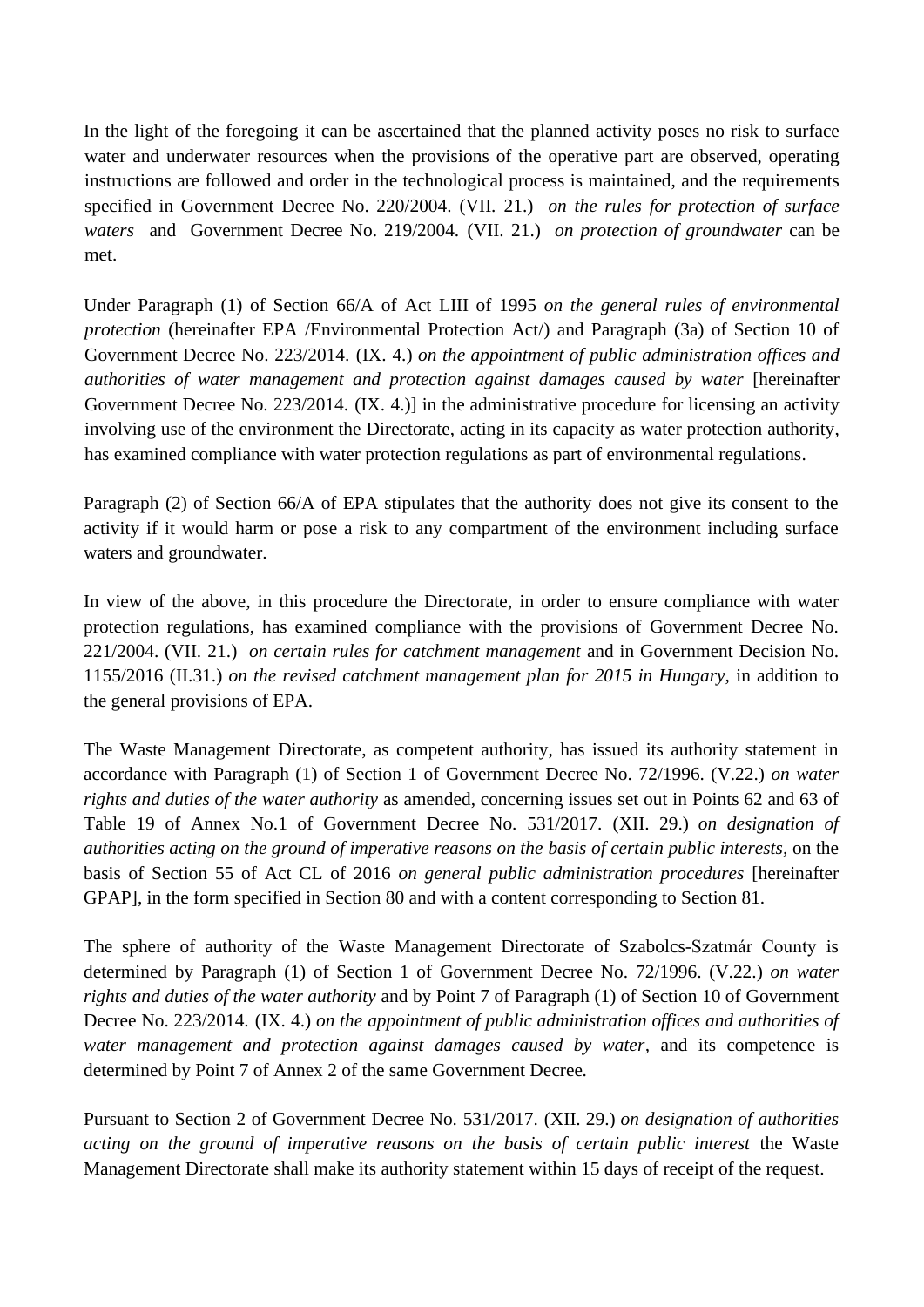The Directorate provided information on the right to appeal with regard to Paragraph (1) of Section 116 of GPAP.

Having regard to Paragraph (1) of Section 85 of GPAP, the Directorate requested the Division to forward the decision to the Waste Management Authority.

Based on the documents received, in its statement no. SZ-10/NEO/06255-2/2019 The Public Health Department of the Authority Division of the Nyíregyháza District Office of Szabolcs-Szatmár County has given its consent to modify waste management permit of ReMat Hulladékhasznosító Zrt. (3580 Tiszaújváros, TVK Ipartelep) to collect, pre-treat and recycle non-hazardous wastes and to extend the validity period thereof with provisos, regarding environmental health issues which fall within the scope of its competence.

The provisos are included in Point X of the Decision.

The environmental health issues which fall within the scope of its competence include:

- assessment of health hazards and potential impacts,
- preventing the spread of infectious diseases,
- insect and rodent control,
- examination of activities performed with hazardous preparations,
- ensuring compliance with public health and epidemic prevention requirements relating to solid municipal waste

and the examination to be performed by the Department is regulated by the following acts and decrees:

- NM Decree No. 18/1998 (VI.3.) *on disease control measures required to prevent infectious diseases and epidemics,*
- SZCSM EÜM Joint Decree No. 3/2002.(II. 8.) *on minimum health and safety requirements of workplaces,*
- Act XXV of 2000 *on chemical safety* and its implementing regulations*,*
- Act CLXXXC of 2012 *on wastes*,
- EMMI Decree 13/2017 (IV.12.) *on public health requirements related to wastes that fall within the scope of public waste management services,*
- Act XLII of 1999 *on the protection of non-smokers and certain regulations on the consumption and distribution of tobacco products,*
- Government Decree No. 39/2013 (II.14.) *on the production, placing on the market and control of tobacco products, on combined warnings, and the detailed provisions on the application of healthcare penalties.*

As regards detailed instructions for protecting against pests, Pursuant to Paragraph (1) of Section 36 of NM Decree No. 18/1998. (VI. 3.) *on epidemiological measures to be taken to prevent infectious diseases and epidemics* measures should be taken to prevent establishment and spread of insects and other arthropods (hereinafter insects) and rodents and other pests (hereinafter jointly referred to as pests)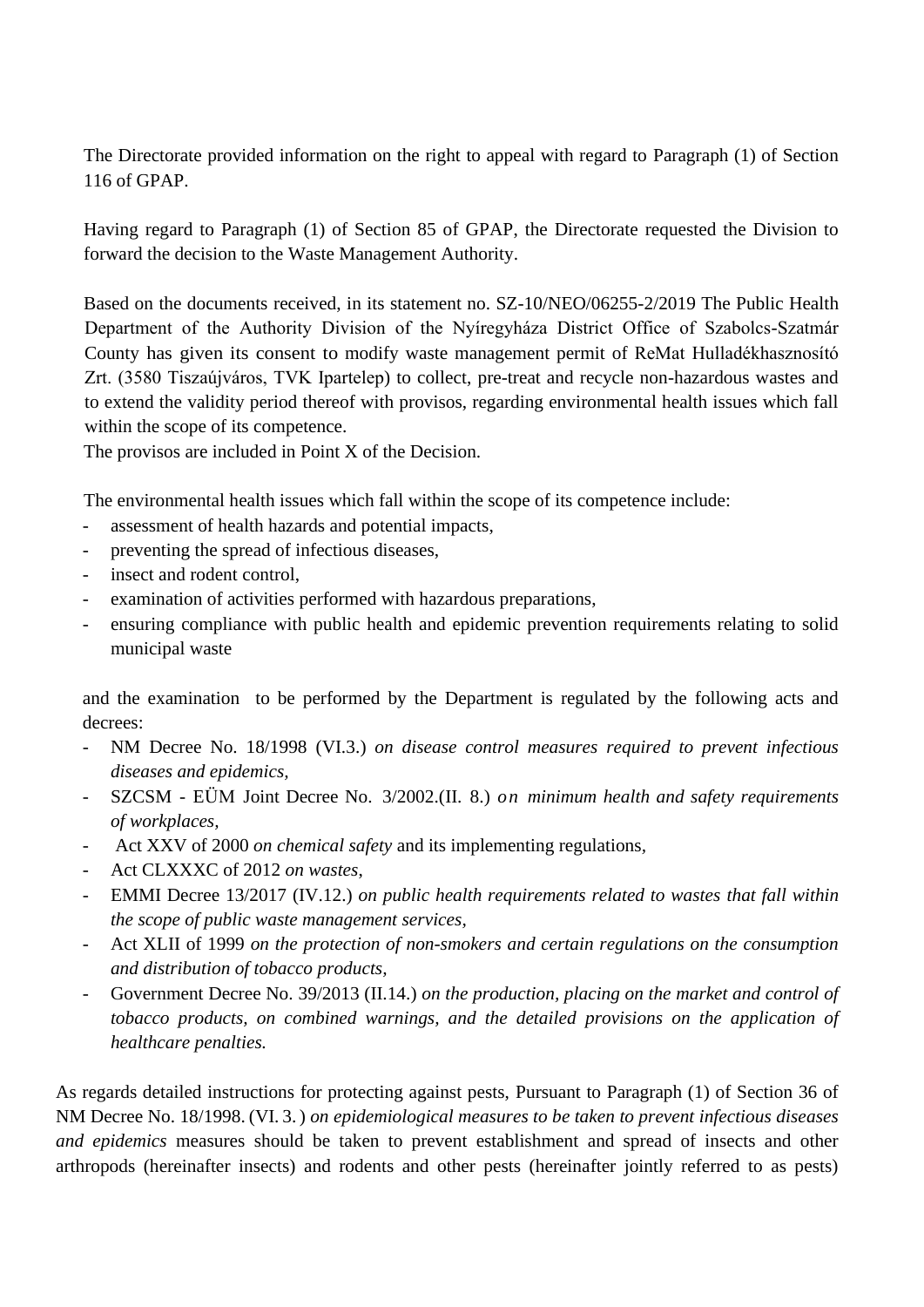which spread diseases or are harmful from the point of view of health and to prevent their harm and keep them away and to kill them regularly (hereinafter jointly referred to as protection).

In accordance with Paragraph (1) of Section 39 of NM Decree No. 18/1998. (VI. 3.) the professional guidelines for the protection, applicable pesticides and methods and the duties of district offices and governments offices are set out in "*Information on approved pesticides and professional guidelines for protecting against pests*" periodically issued by the Chief Medical Officer of the State.

Instructions for protecting against pests shall be governed by Annex No. 4.

The provisions stipulated in Sections 36 and 39 of NM Decree No. 18/1998. (VI. 3.) and Annex No. 4 referred to above should be observed, and according to the rules set out therein disinsection should be carried out against the pests identified in the Decree as needed but at least twice a year in municipal and solid waste treatment plants.

Under Paragraph (1) of Section 9 of NM Decree No. 18/1998. (VI. 3.) cited repeatedly above which regulates vaccination obligation related to various jobs, employers shall assess biological exposures which compromise employees' health and safety in accordance with a separate law (EüM Decree No. 61/1999 (XII.1.) *on protecting health of employees exposed to the impact of biological factors.)*

To mitigate the risk of establishment, as a precondition for employment, in accordance with a separate law employers shall provide vaccination for workers who are exposed to hazards.

At employers' request the District Office will provide information on the results of the assessment of dangerous jobs.

- Rules for activities carried out with hazardous substances and preparations are set out in Act XXV of 2000 *on chemical safety* and its implementing regulations.
- Pursuant to Act XXV of 2000 a (chemical) risk assessment should be carried out and revised or rewritten as required or at the specified time in accordance with Section 19 of the Act.
- Section 15 of Act XXV of 2000 shall apply to closed storage of substances and mixtures used for the activity.
- Concerning smoking, provisions of Act XLII of 1999 *on the protection of non-smokers and certain regulations on the consumption and distribution of tobacco products* should be observed, according to which:

with the exception of designated smoking areas – save as otherwise provided for in Paragraph (3) smoking is prohibited and it is forbidden to use electronic cigarettes and other electronic devices that mimic real cigarettes.

In view of the legal reasons and facts set out above, the Department made a decision as described in the operative part.

Pursuant to Section 112 of Act CL of 2016 *on general public administration procedures* [hereinafter GPAP] an independent appeal lies against the decision of the authority.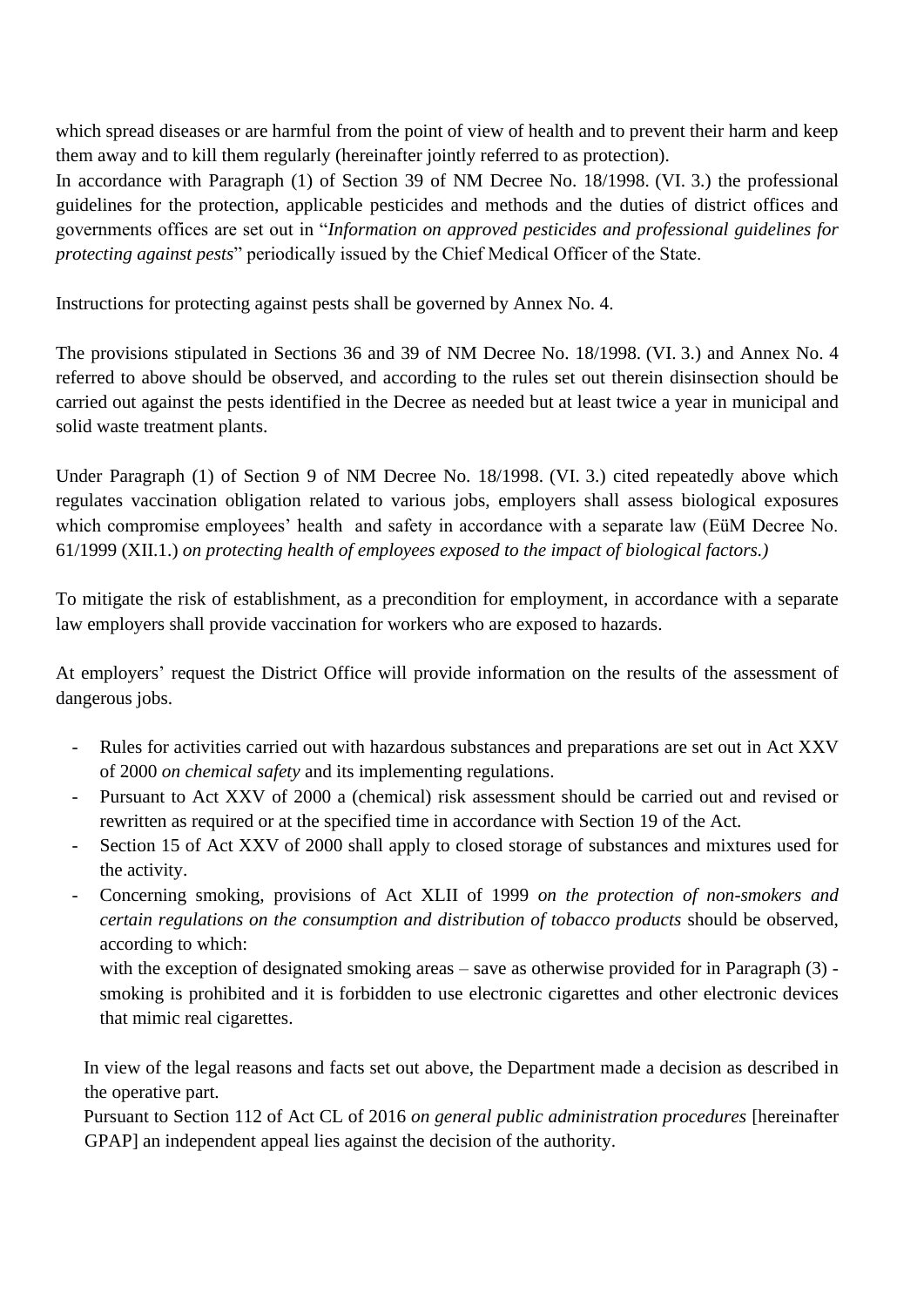An independent appeal lies against the decision of the authority if the Law permits it; otherwise remedies shall be exercisable against the Decision or, in the absence of the decision, against the decision that terminates the procedure.

The sphere of authority of the Department is determined by Point 2 of Table I of Annex No. 8 of Government Decree No. 71/2015 (III.30.) *on the appointment of public administrative authorities of environmental and nature protection,* and its competence is determined by Point a) of Paragraph (1) of Section 16 of Act XL of 2016 and Sections 4 and 5 and Annex No. 2 of Government Decree No. 385/2016 (XII.2.) *on accomplishing public health tasks of the capital and county government offices and district offices and on appointment of the National Public Health Centre.*

In its letter whose subject is the examination of professional issue no. BO/15/2417-2/2019 the Mining Department of the Authority Division of Borsod-Abaúj-Zemplén County made the following findings:

Based on Paragraph (2) of Section 31 of Government Decree No. 71/2015 (III.30.) *on the appointment of public administrative authorities of environmental and nature protection* and on Point 3 of Table I of Annex No. 8 the Department has established that on the premises located at Rakamaz TLN 147/7, i.e. in the area affected by the activity, there is neither mining site nor mining operation with approved technical operation plan, and there are no mineral raw material deposits that have been revealed or have industrial stock and are included in the Inventory of Minerals and Geothermal Energy, and the activity will probably not affect any geology-related or mining administration activity.

In the light of the above, regarding examination of professional issues specified in Paragraph (2) of Section 31 and Point 3 of Table I of Annex No. 8 of Government Decree No. 71/2015 (III.30.) the extension of the term of the waste management permit does not require specification of any further condition or requirement.

In its decision no. 1/1231-9/2019 the Town Clerk of Rakamaz has established lack of competence and terminated the procedure considering that on the basis of the documentation and the town's Municipal Regulation no. 28/2005 (XII.02.) KT *on approval of local building regulations and the development plan* (hereinafter Regulations) he has ascertained that on the territory of Rakamaz Town the premises and adjacent areas are not protected nature conservation areas of local importance and there are no nature conservation requirements in the Regulations which apply to that area. He established lack of competence on the basis of the Regulations and Section 17 and Point c) of Paragraph (1) of Section 47 of Act CL of 2016.

For its activity Licensee has conducted the preliminary procedure specified in Government Decree No. 314/2005. (XII. 25.) *regarding the procedures of environmental impact assessment and the single procedure of authorization of utilization of the environment* (hereinafter Authorization Decree) , and with its decision no. 10484-15/2013 the Division had taken a decision in the case. On the basis of the preliminary documentation submitted in the preliminary examination procedure the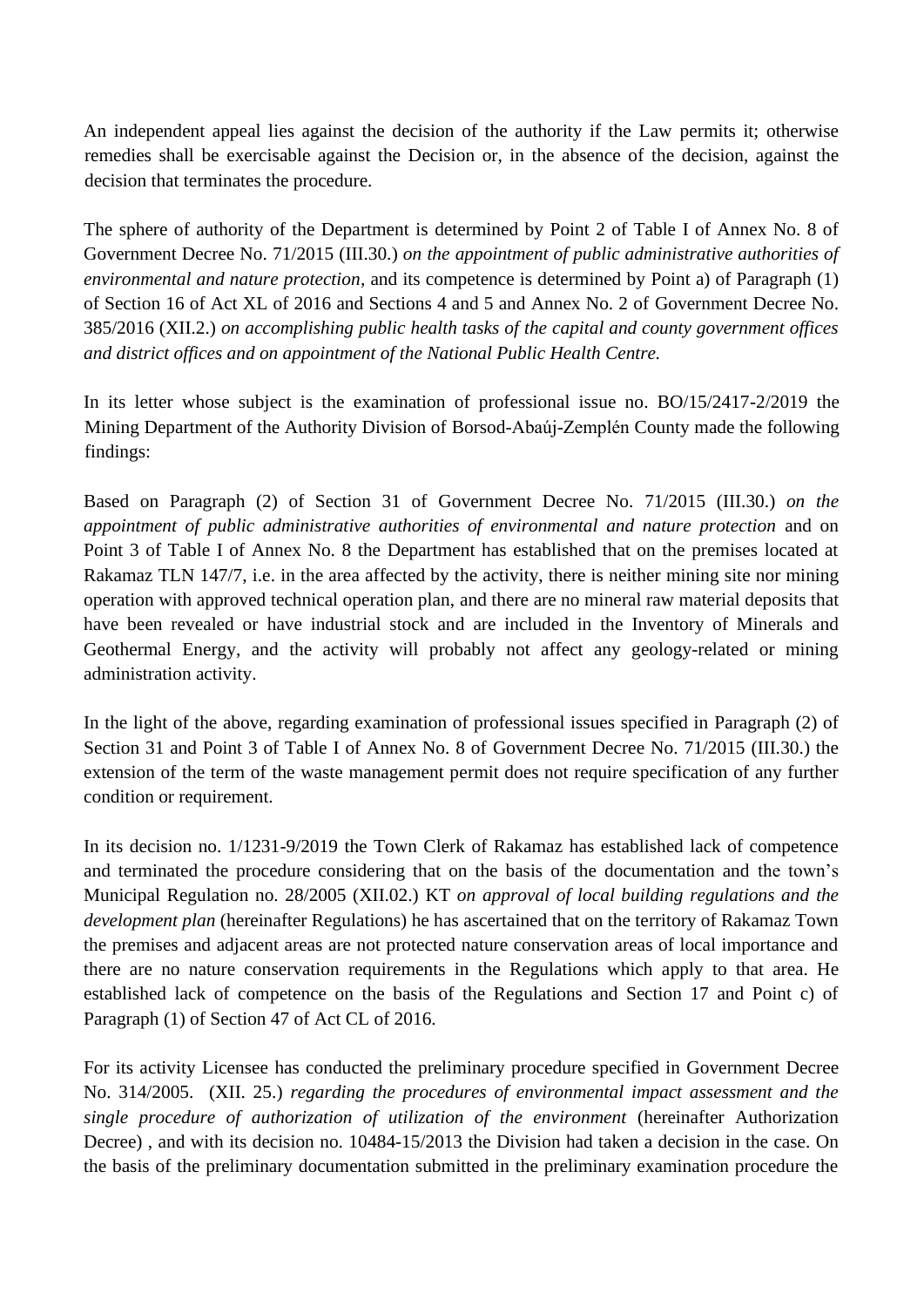Division ascertained that no significant environmental impact resulting from the activity carried out on the premises at 4465 Rakamaz, Arany J u. 108/A (Rakamaz, TLN 247/7) to recycle nonhazardous waste can be assumed, and the activity does not fall within the scope of IPPC licensing process either. Before starting the activity, a waste management (collection, transport, pre-treatment before recovery and recycling) permit belonging to the competence of the division should be obtained and then noise level limit should be determined.

Please be informed that pursuant to Point 130 of Annex No. 3 of the Authorization Decree a preliminary examination is required if the activity or the facility is modified significantly according to Subpoint ab) of Point a) of Paragraph 2 of Section 2 of the Authorization Decree, except when the modification is the implementation of the activity or facility specified in Columns B and C of Annex No. 1, therefore the applicant has to conduct a repeated preliminary examination in case of such a significant modification.

The Division has examined the application and its completion and established that the content of the application has met the requirements set out in Paragraph (1) of Section 7 and Paragraph (1) of Section 9 of Government Decree No. 439/2012. (XII. 29.) *on the registration and authorization of waste management activities,* and, if the requirements specified in the operative part are complied with, the activity can be carried out in a manner that does not pose any threat to the environment, and the activities producing waste included in the permit and the waste management comply with general and specific rules and basic principles for wastes, therefore the Division has granted a permit to collect, prepare (pre-treat before recycling) and recycle non-hazardous wastes specified in Section I of the operative part of the Decision.

In its decision no. 8640-1/2019 the Division has approved the Operating Regulations of the nonhazardous waste storage facility established at Rakamaz TLN 217/7, and specified requirements for the operation of the waste storage facility in Section VII of this Decision.

Under Paragraph (3) of Section 82/A of Act CLXXXV of 2012 *on wastes* [hereinafter Waste Act], supervisory fee shall be paid for each site as specified by the Division in Section IX of the operative part of the Decision.

The Client paid the supervisory fee for 2019 for the premises at Rakamaz TLN 217/7 on 26 February 2019 therefore in the operative part of the Decision the Division obliged the Client to pay supervisory fee from 2020.

The Division has determined the validity period of the permit in accordance with Paragraph (1) of Section 79 of the Waste Act.

The Division informs ReMat Hulladékhasznosító Zrt. as Licensee in possession of a waste management permit that under Paragraph (3) of Section 80 of the Waste Act Licensee was registered simultaneously with the issuance of the permit.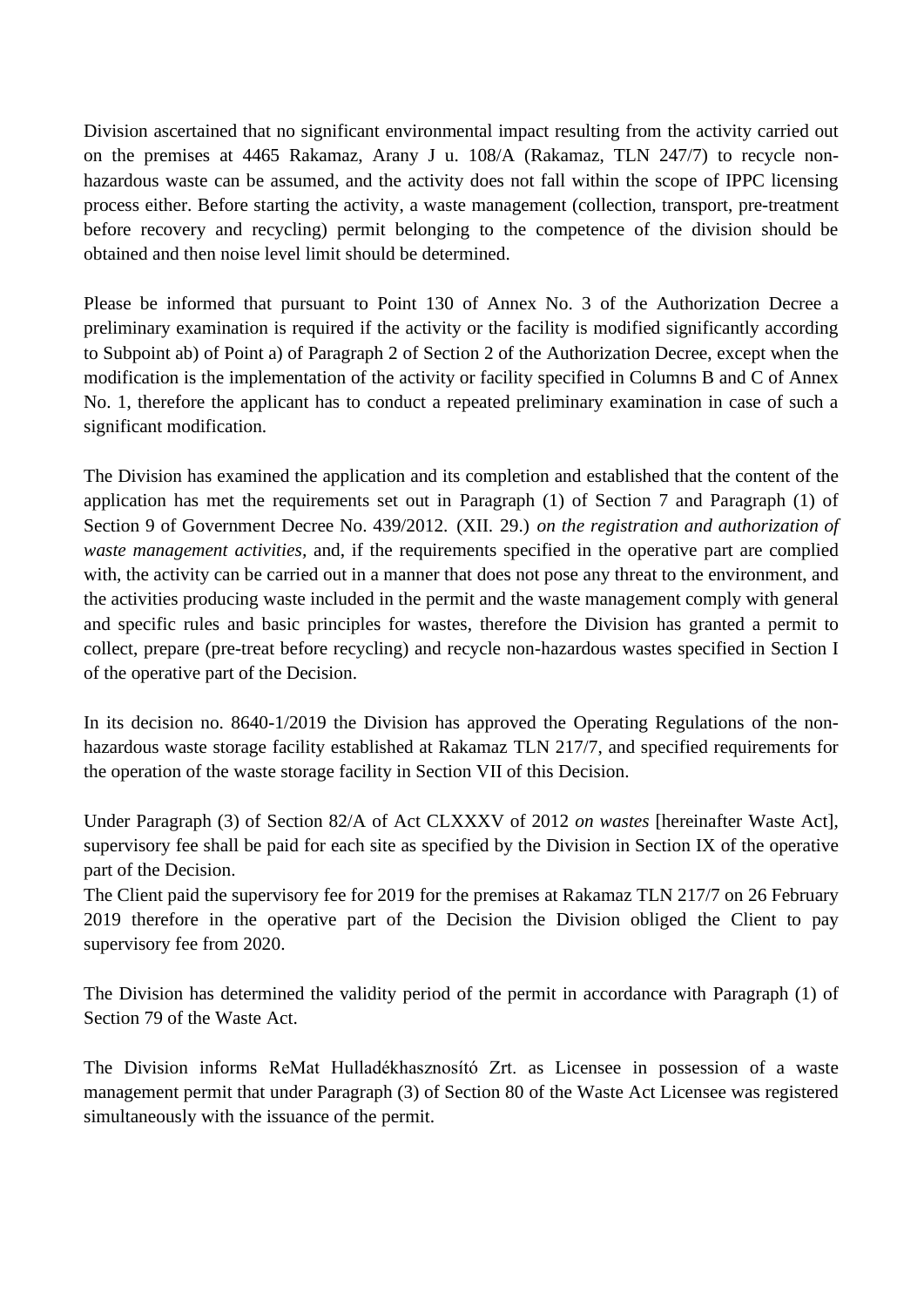The Division has adopted the Decision in accordance with Paragraph (2) of Point (1) d) of Section 9 of Government Decree No. 71/2015 (III.30.) *on the appointment of public administrative authorities of environmental and nature protection,* and Sections 7, 9, 10 and 11 of Government Decree No. 439/2012. (XII. 29.) *on the registration and authorization of waste management activities,*  pursuant to Paragraph (1) of Section and Paragraph (1) of Section 80 of the Waste Act, considering the provisions of S 4, P (1) of S 6, P (2) of S 12, P (2) of S 15, P (1), P (2) and P (5) of S 31 and P (1) and (P) 3 of S 82/A of the Waste Act and Paragraphs (1) and (2) of Section 14 of Government Decree No. 439/2012. (XII. 29.) *on the registration and authorization of waste management activities* and of P (1) and P (2) of S 3, S 4, P (1) and P (2a) of S 6, P (1a) and P (2) of S 7, P (1b) of S 10, P (1), P (2) and P (5) of S 11, (P) 1 and Points a), b) and c) of P (2), Point a) of (P) 4 of Section 12 and P (1) and P (2*)* of S 13 of Government Decree No. 309/2014. (XII. 11.) *on the registration and data provision obligations that are connected to waste.*

In Section VII of the operative part of the Decision the Division set specification for the operation of the non-hazardous waste storage facility in accordance with Sections 18 to 21 of Government Decree No. 246/2014. (IX. 29.) *concerning the creation and operation of certain waste management facilities.* 

The Division has provided for the payment of subsidiary fee in Section IX of the operative part in accordance with Section 82/A of the Waste Act. In case of late payment Section 35 of GPAP provides for payment of default interest. The Division ensured the possibility of judicial review and specified the time limit allowed according to Paragraphs (1) and (2) of Section 116 and Paragraphs (1) to (3) of Section 118 of GPAP.

The Division has provided for the appeal fee pursuant to Paragraph (5) of Section 2 and Sections 4.6, 5, 7 and 37 of Annex 1 of FM Decree No. 14/2015. (Ill. 31.) and for the procedural fee according to Section 125 and Paragraph (1) of Section 128 of GPAP.

The sphere of authority of the Division is determined by Point (1) d) of Paragraph (2) of Section 9 of Government Decree No. 71/2015 (III.30.) *on the appointment of public administrative authorities of environmental and nature protection* and its competence is determined by Paragraph (1) of Section 8/A and Paragraph (2) of Section 11 of the same Decree.

Wastes were classified into code numbers according to VM Decree No. 72/2013. (VIII. 27.) *on the waste list*.

This decision was sent to the County Disaster Management Directorate in accordance with Paragraph (4) of Section 31 of Government Decree No. 71/2015 (III.30.).

Nyíregyháza, 26 November 2019

for and on behalf of Dr. Ildikó Galambos Head of Office

Tamás Szalontai Head of Department

Cc: according to the List